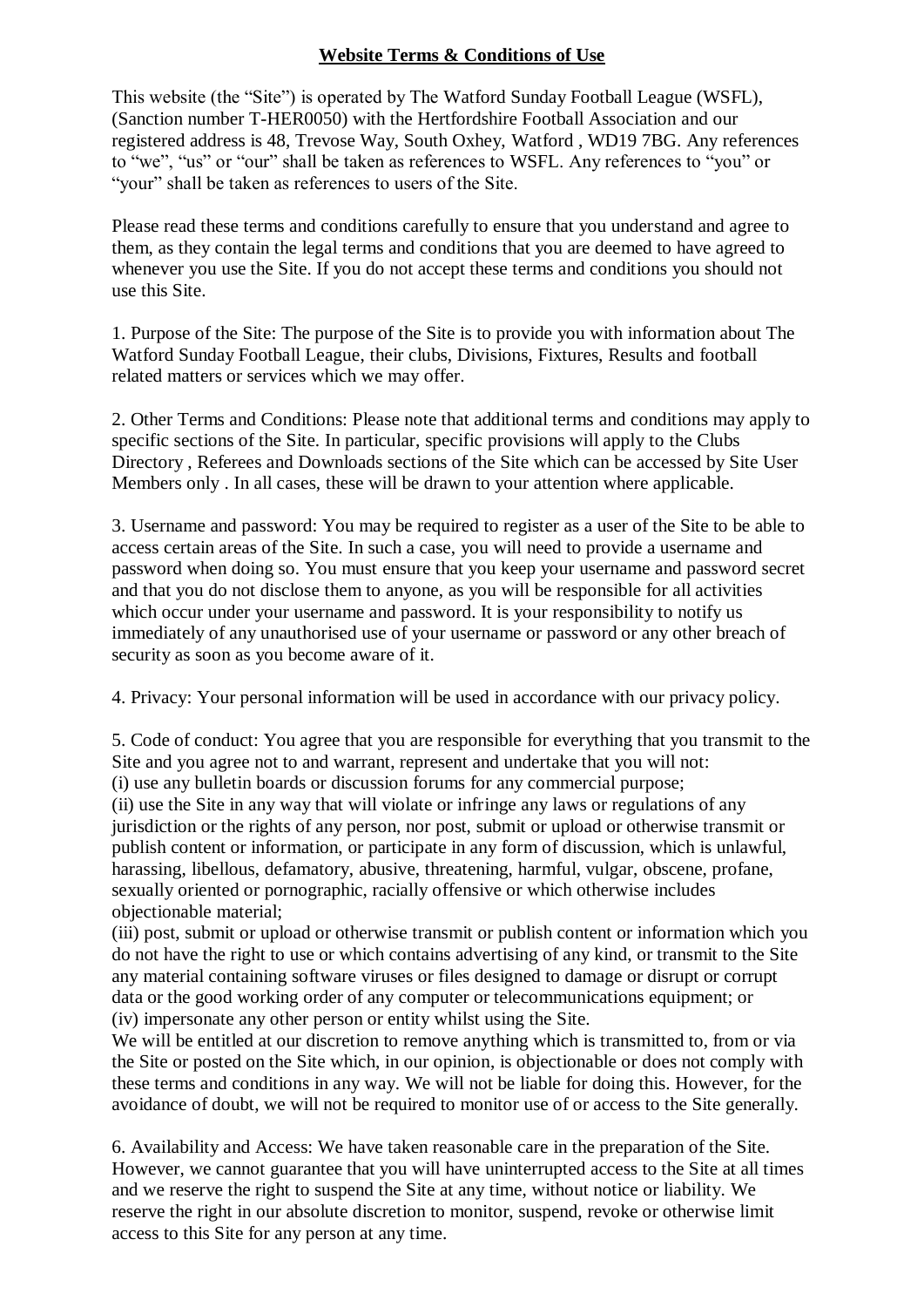Access to the Site and the information on the Site is not directed at any person in any jurisdiction where (by reason of that person's nationality, residence or otherwise) it is prohibited to access the Site or direct such information for any reason. If you are a person in a jurisdiction in which such prohibitions apply, you must not access this Site.

7. Amendments: We may delete or update any information on the Site, add material or amend, alter, redesign or change anything contained on the Site at any time, without notice and without any liability to any person. We shall have no responsibility for ensuring that the Site is kept up to date.

We reserve the right to amend these terms and conditions without notice to you from time to time. Any such amendment shall be effective once the revised terms and conditions have been posted on the Site, and it shall be your responsibility to check these terms and conditions for any such amendments.

8. Information on the Site: The information on the Site has been included in good faith for general informational purposes only, and is subject to change without notice. Nothing contained in any part of this Site constitutes legal, investment, tax or other advice, nor should it be relied upon in making an investment or other decision or for any other specific purpose and no undertaking, representation or warranty (express or implied) is given as to its accuracy, reliability or completeness.

We have made reasonable efforts to ensure that all information on the Site is accurate at the time of inclusion, however, there may be errors in such information for which we apologise but shall have no liability. We cannot guarantee that any information displayed on the Site has not been changed or modified through malicious attacks or "hacking".

We have included certain material on the Site which has been produced, provided or written by third parties. Such material is provided for information purposes only and should not be taken to represent the opinions, beliefs or views of The Watford Sunday Football League or any of its members or officers.

9. Ownership of Materials on the Site and Intellectual Property Rights: The Watford Sunday Football League are, unless otherwise stated, the owners of all copyright, database and other intellectual property rights in the Site and its contents, with all rights reserved. This includes, without limitation, copyright and other intellectual property rights in the videos, presentations, photographs, audios, documents, images, buttons, layout and text contained on or in this Site. You may not publish, distribute, extract, re-utilise, or reproduce any part of the Site in any form (including photocopying or storing it in any medium by electronic means) other than (i) as specifically permitted by applicable law, and (ii) by making copies as part of any necessary incidental acts during your viewing of the Site or for solely educational, noncommercial purposes. In particular, you shall not incorporate any material from any part of the Site in any commercial work or publication, whether in hard copy or electronic or any other form, and no part of a page from this Site may be distributed or copied for any commercial purpose.

All brand, product and service names, logos and images used in this Site are the property of The Watford Sunday Football League, unless otherwise stated, with all rights reserved. You may not distribute products or offer services under or by reference to or otherwise use or reproduce any of the trade marks, trade names or service marks on this Site without the prior written permission of The Watford Sunday Football League or, where applicable, the owner of such trade marks, trade names or service marks.

10. Contributions to the Site: Where you are invited to submit any contribution to the site (including any text, photographs, graphics, video or audio) you agree, by submitting your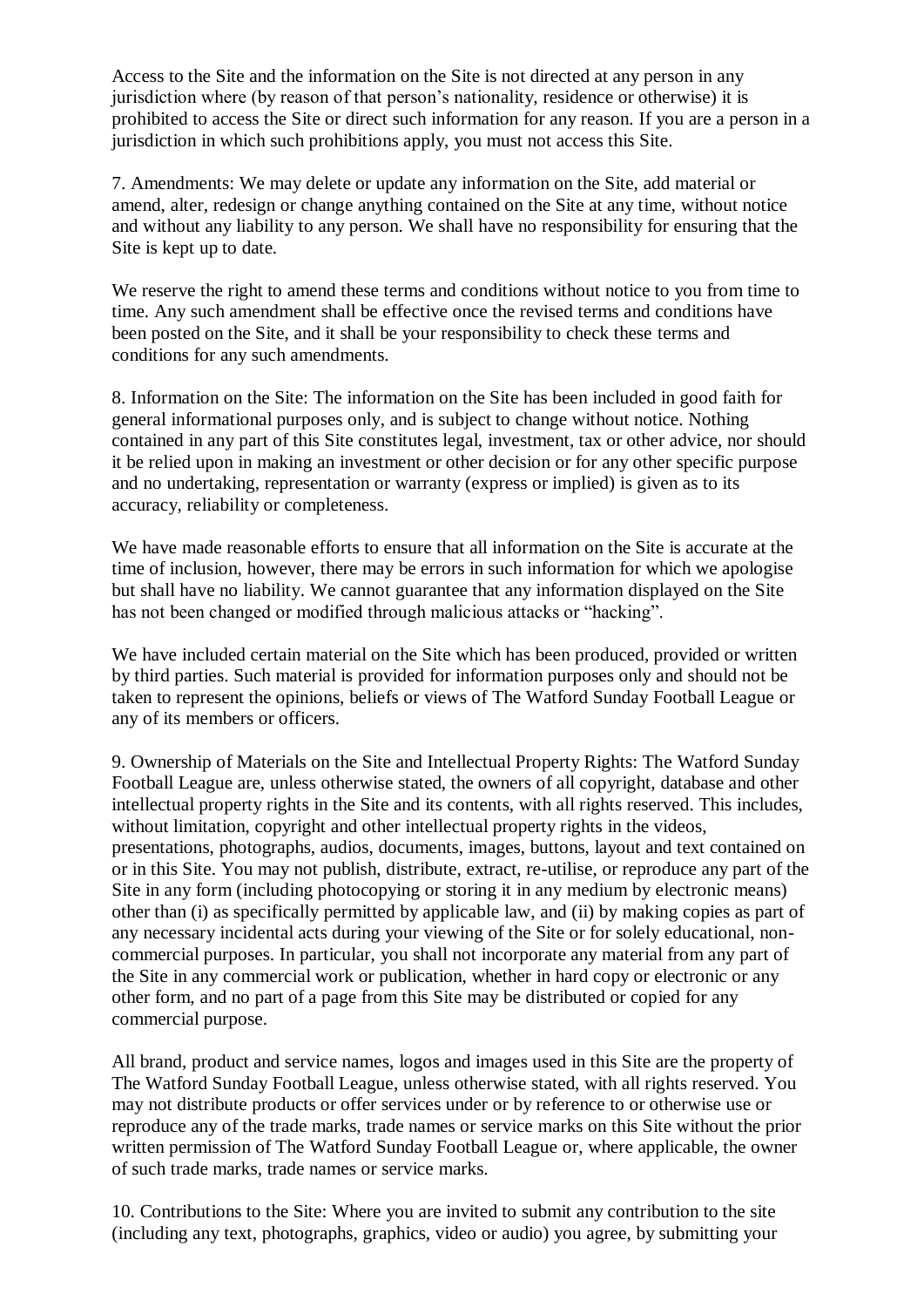contribution, to grant The Watford Sunday Football League a perpetual, royalty-free, nonexclusive, sub-licensable right and licence to use, reproduce, modify, adapt, publish, translate, create derivative works from, distribute, perform, play, make available to the public, and exercise all copyright and publicity rights with respect to your contribution worldwide and/or to incorporate your contribution in other works in any media now known or later developed for the full term of any rights that may exist in your contribution, and in accordance with privacy restrictions set out in our privacy policy. If you do not want to grant to The Watford Sunday Football League the rights set out above, you should not submit your contribution to the Site.

Further to the above, by submitting your contribution to the Site, you:

warrant, represent and undertake that your contribution;

(i) is your own original work and that you have the right to make it available to The Watford Sunday Football League for all the purposes specified above and on the terms above;

- (ii) is not defamatory; and
- (iii) does not infringe any law.

agree to indemnify and hold harmless The Watford Sunday Football League and its affiliates against all legal fees, claims, liabilities, damages, costs, losses and other expenses that may be incurred or suffered by The Watford Sunday Football League or its affiliates as a result of your breach of the above warranties, representations and undertakings; and

waive any moral rights in your contribution for the purposes of its submission to, and publication on, the Site and the purposes specified above.

11. External Links: The Watford Sunday Football League is not responsible for the content of external websites. This Site may include links to other websites from time to time and so when you access certain links in this Site you may leave the Site. These links are provided for your convenience. External websites are not part of this Site and we do not endorse or accept any responsibility for the content of those websites (nor the products or services on them), are not responsible for the availability of the websites and will not be liable in any way for any loss or damage which you may suffer by using those websites. If you decide to access linked websites you do so at your own risk.

12. Disclaimer of Warranties and Liability: This Site is provided "as is" and your access and use of it is at your own risk. To the fullest extent permitted by law, The FA makes no representations, undertakings or warranties about the content of and information provided through this Site, including any hypertext links or any other items used either directly or indirectly from the Site. The Watford Sunday Football League accepts no liability for any inaccuracies or omissions in the Site and any decisions based on information contained in the Site are your sole responsibility .

To the fullest extent permitted by law all representations, warranties and undertakings (express or implied) in respect of the Site and the content of and your use of the same are excluded. In particular, but without limitation, we do not warrant that the Site or any videos, software, information or material available on or downloaded from the Site will be free from errors, faults, viruses, other computer or data-corrupting or data-damaging material or defects, compatible with your equipment or fit for any purpose.

13. Liability: Except in the case of fraud, death or personal injury caused by our negligence or other cases where by law liability cannot be excluded or limited, we exclude all liability to you in respect of your use of this Site or any information or other content obtained either directly or indirectly from this Site, howsoever arising and whether in contract, tort, negligence, misrepresentation or otherwise.